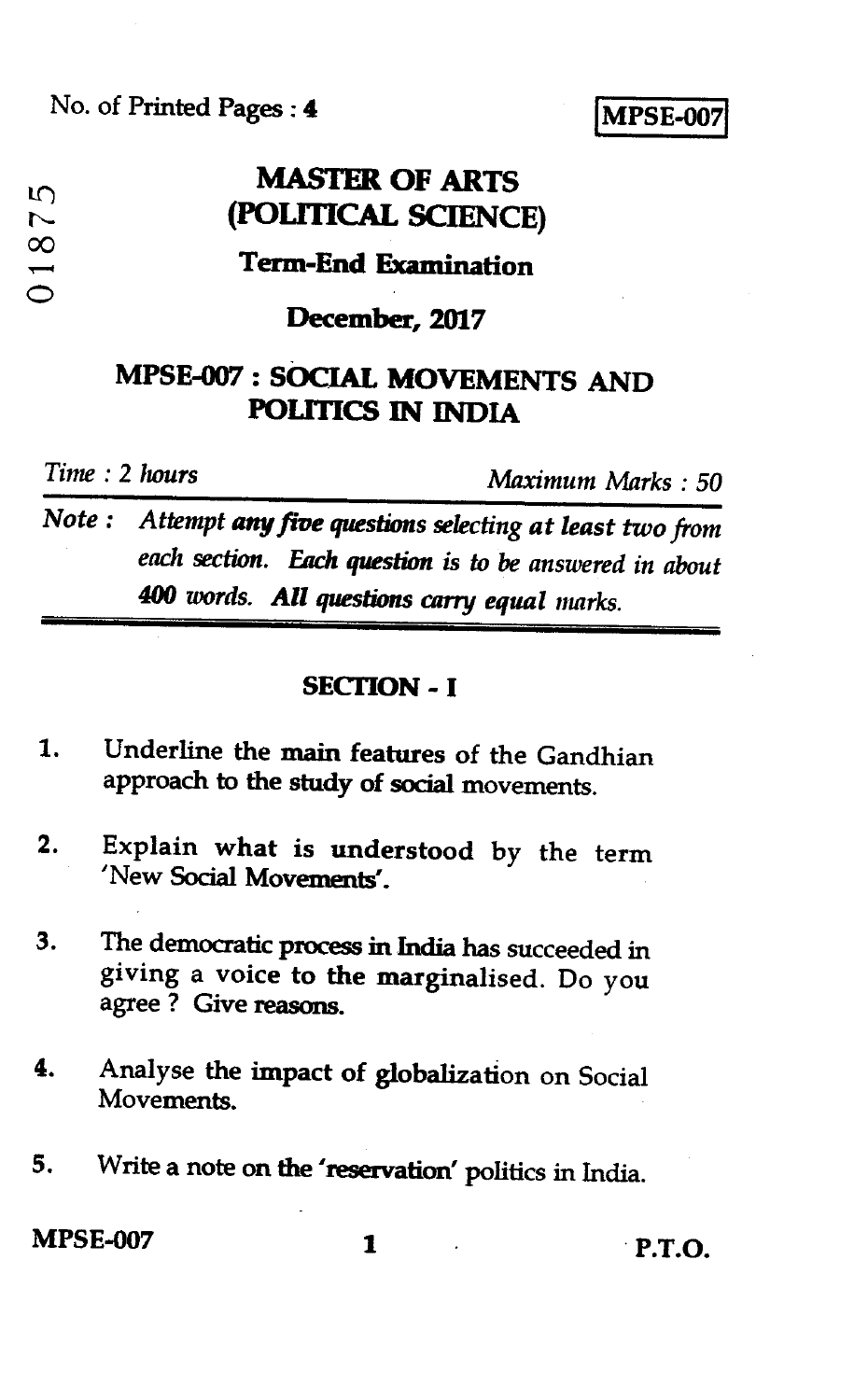### **SECTION - II**

- 6. Write a note on Bodos of Assam.
- 7. What in your judgement are the contributions of state in dealing with the issues of women ? Elaborate.
- 8. Sketch briefly the emergence and evolution of Trade Unions in India.
- 9. Write a critical note on the issues and concerns of environmental movements in India.
- 10. Analyse the functioning of democratic system in India.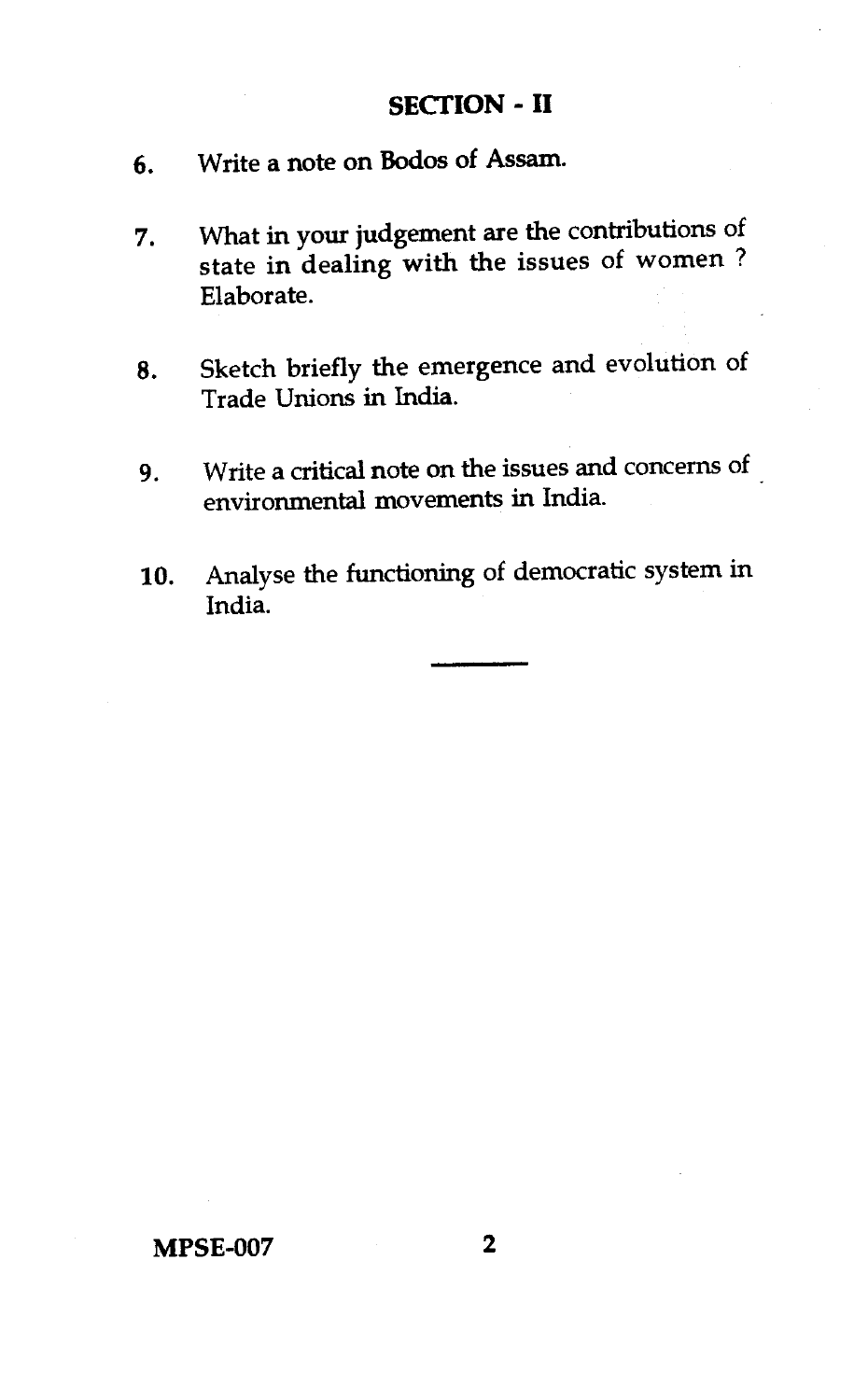एम.पी.एस.ई.-007

# स्नातकोत्तर उपाधि कार्यक्रम (राजनीति विज्ञान) सत्रांत परीक्षा दिसम्बर, 2017

एम.पी.एस.ई.-007 : भारत में सामाजिक आंदोलन और राजनीति

समय: 2 घण्टे अधिकतम अंक : 50 नोट : कुल **पाँच** प्रश्नों के उत्तर दें, प्रत्येक **अनुभाग** में से कम से कम **दो** प्रश्न चुनते हुये। प्रत्येक प्रश्न का उत्तर लगभग 400 शब्दों में दें। सभी प्रश्नों के अंक समान हैं।

#### अनुभाग - 1

- सामाजिक आंदोलनों के अध्ययन के गांधीवादी दृष्टिकोण के 1. प्रमुख लक्षणों को रेखांकित करें।
- 'नये सामाजिक आंदोलनों' शब्द के अर्थ की व्याख्या करें।  $2.$
- भारत में लोकतांत्रिक प्रक्रिया हाशिये पर गये व्यक्तिजनों को  $3.$ एक आवाज़ देने में सफल रही है। क्या आप सहमत हैं ? कारण बतायें।
- सामाजिक आंदोलनों पर विश्वीकरण के प्रभाव का विश्लेषण 4. करें।
- भारत में आरक्षण राजनीति पर एक लेख लिखें। 5.

**MPSE-007** 

P.T.O.